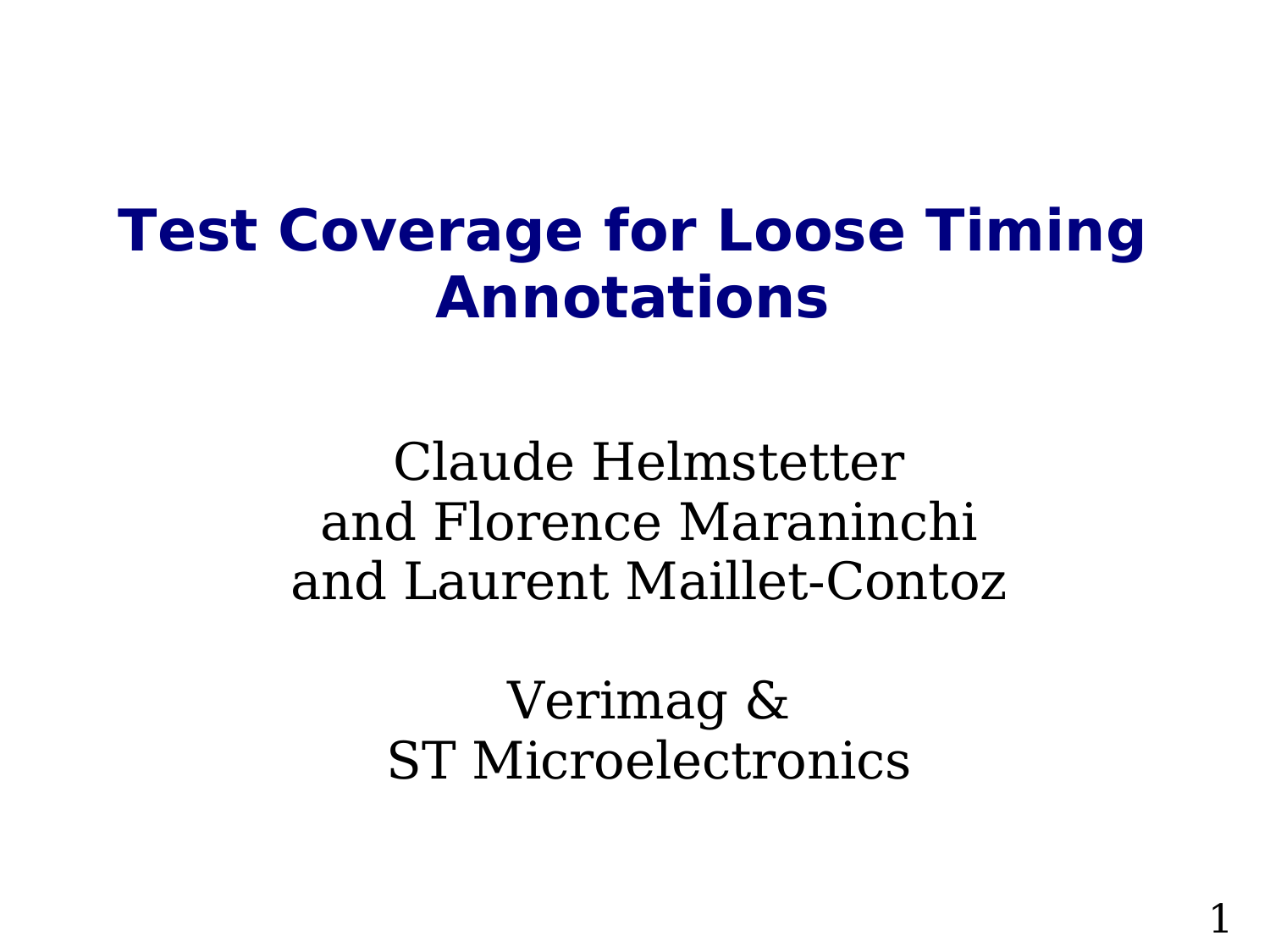# **Context: Transaction Level Model**

fastest

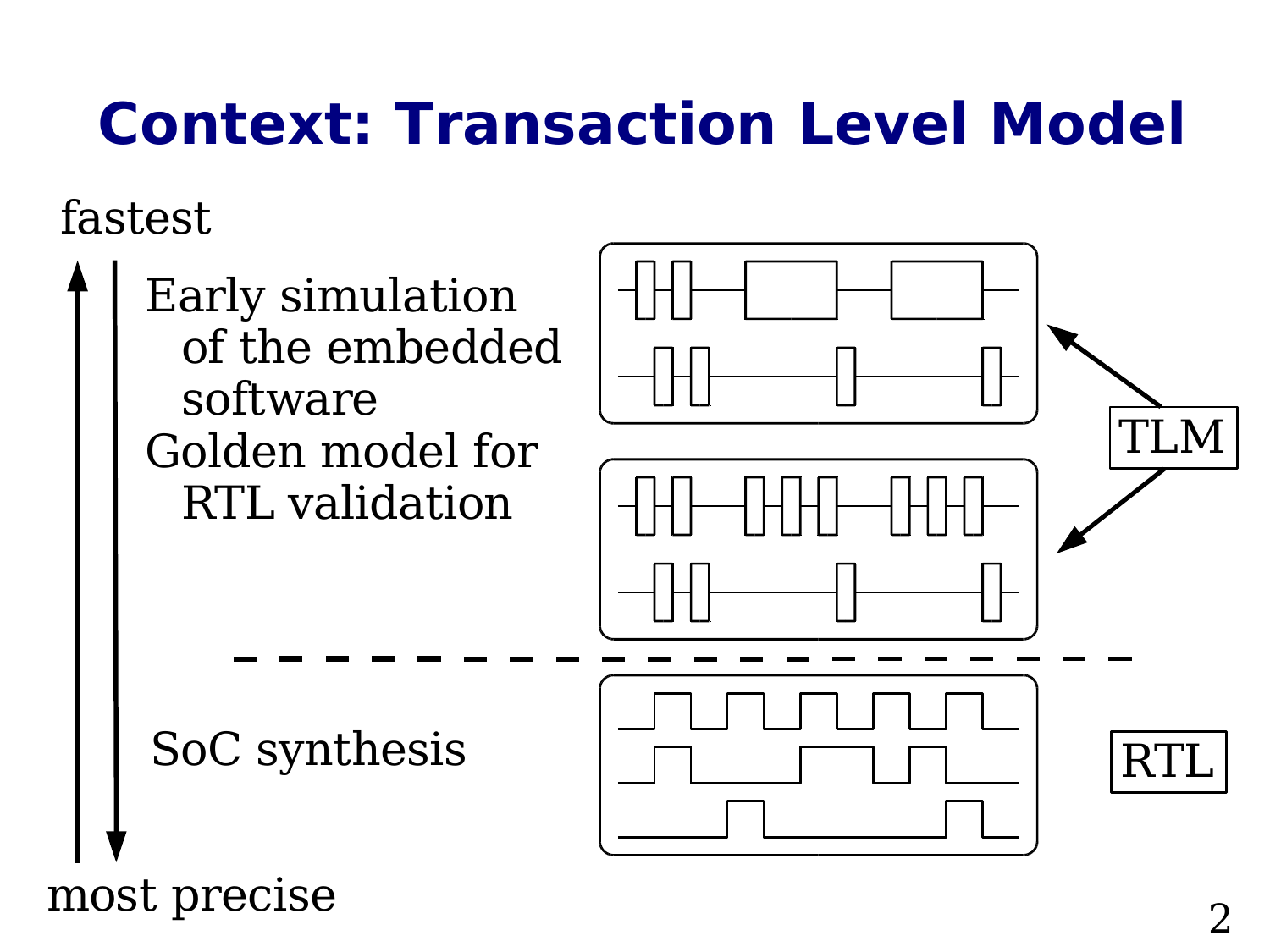## **SystemC: C++ Library**



Construction of the architecture first, then nonpreemptive scheduling, simulated time.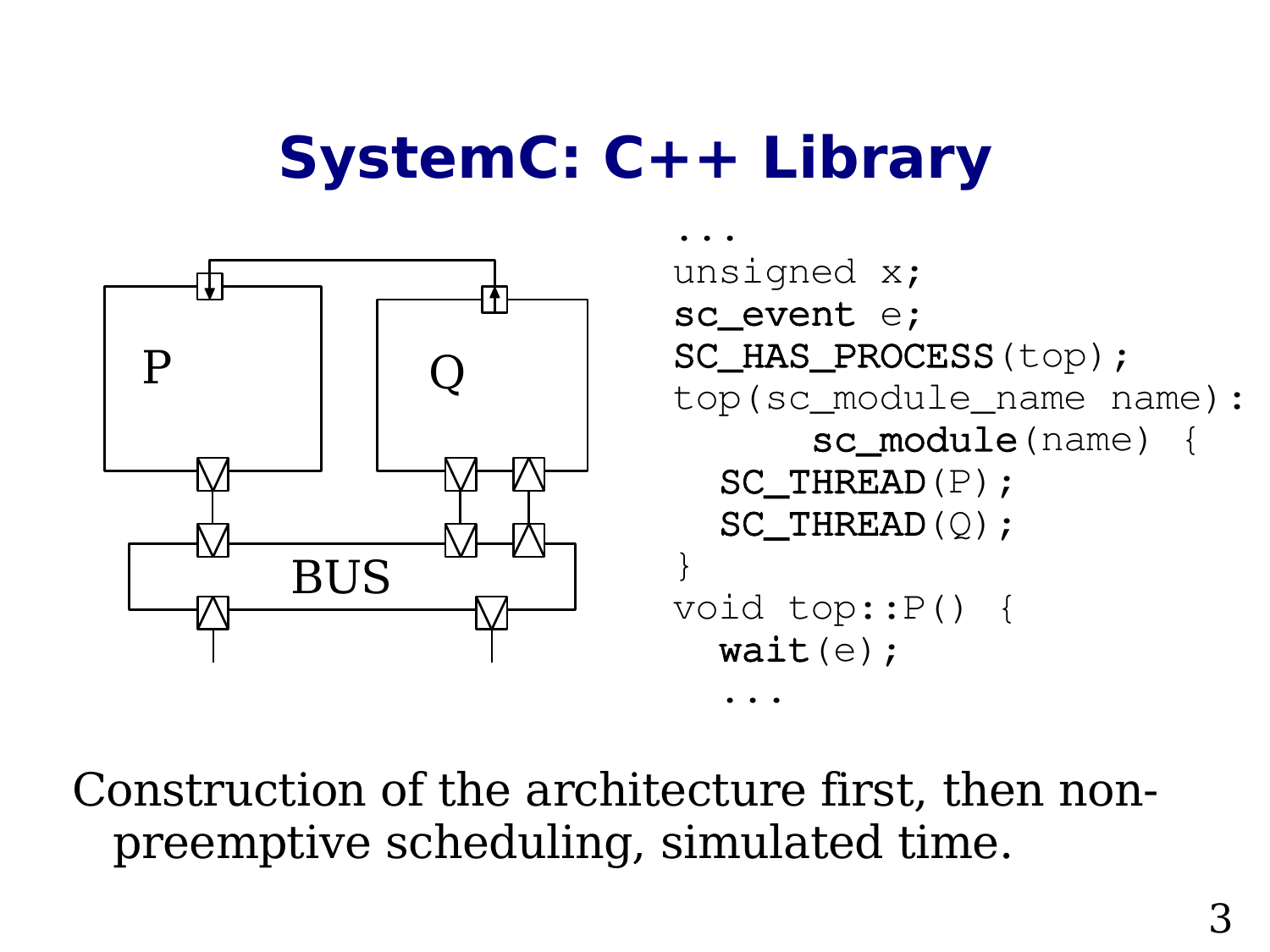### **Examples**

```
void top::P() {
          wait(e);
      wait(20);
  if (x) cout \lt\lt "Ok\n";
  else cout << "Ko\n"; }
With fixed delays:
```
void top::Q() { e.notify();  $x = 0;$  wait(20);  $x = 1;$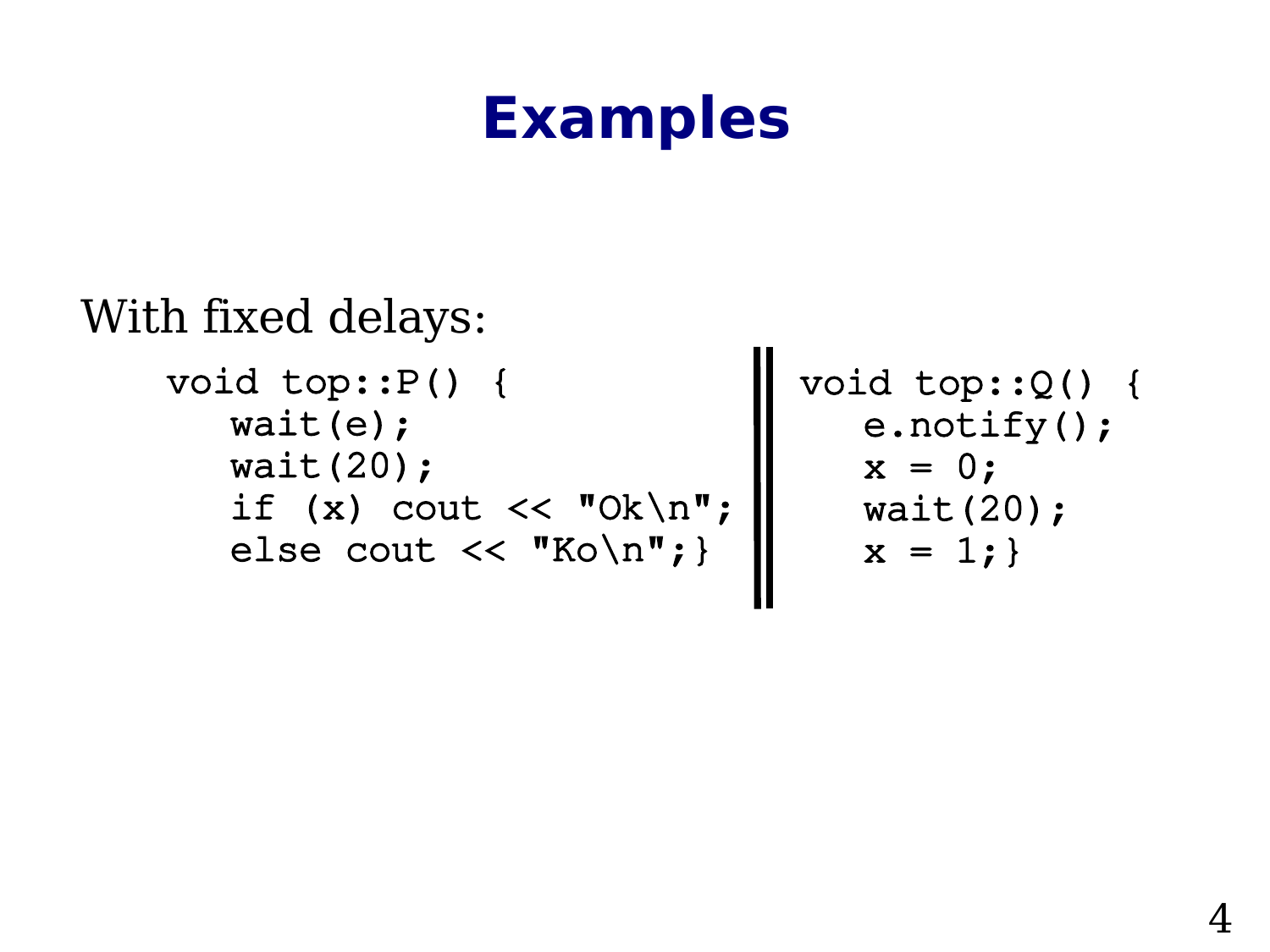### **Examples**

```
void top::P() {
             wait(e);
         \text{wait}(20) ;
             yield();
         if (x) cout \langle \cdot \cdot \cdot \cdot \cdot \cdot \rangle    else cout << "Ko\n";}
                                               void top::Q() {
                                                       e.notify();
                                                   x = 0;\text{wait}(20) ;
                                                      yield();
                                                  x = 1;Untimed:
```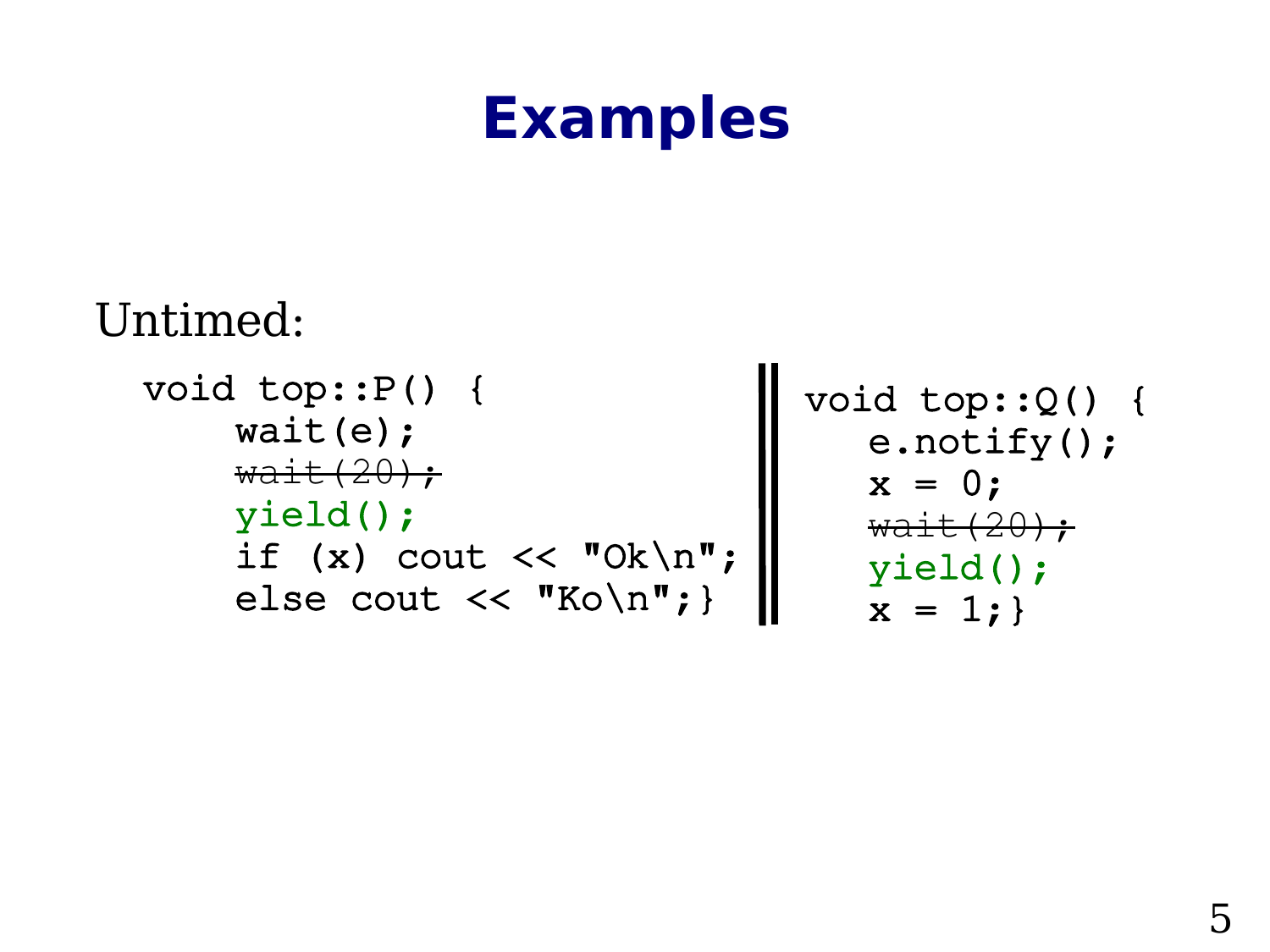### **Examples**

```
With loose delays:
```

```
void top::P() {
  lwait(3,d1); //t1
  wait(e);
  \text{wait}(20); \text{yield}();
  lwait(40,d2); //t2
  if (x) cout << "Ok\n";
  else cout << "Ko\n";}
```

```
void top::Q() {
   lwait(6,d3); //t3
  e.notify();
  x = 0;
  \text{wait}(20); \text{yield}();
  lwait(24,d4); //t4
  x = 1;
```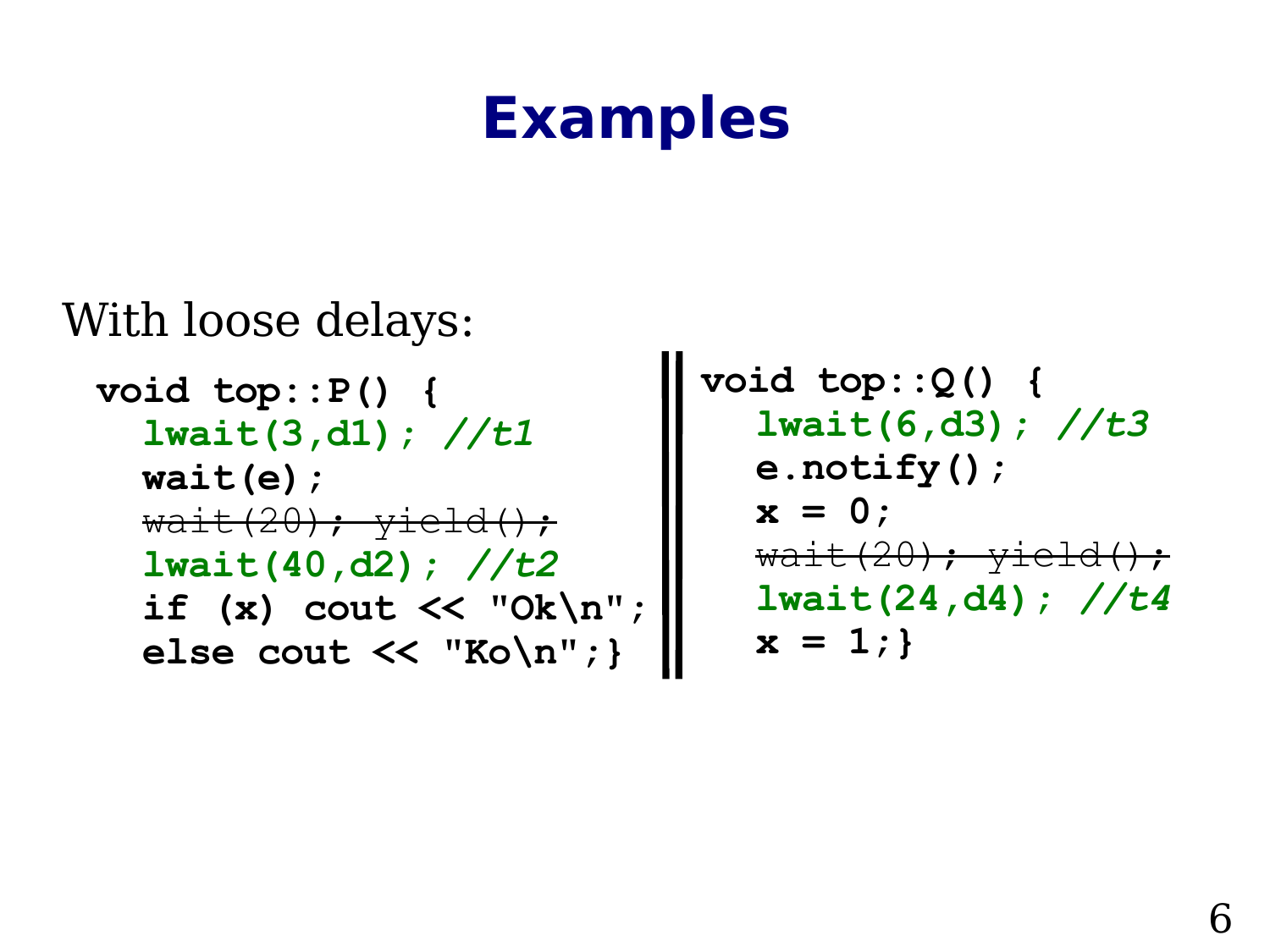# **The Coverage Problem**

- Even if data is fixed
	- The SystemC LRM allows many schedulings
	- Delays may be not fixed (designer choice)
- For the validation of SoC models:
	- $\rightarrow$  1 execution  $\Rightarrow$  very poor coverage
	- $\triangle$  Random schedulings and timings  $\Rightarrow$  uncertain coverage, lots of useless executions
	- $\rightarrow$  Test with all possible values  $\Rightarrow$  unrealistic
	- Our solution : **test only executions that may lead to different final states**

use of Dynamic POR + Linear Programming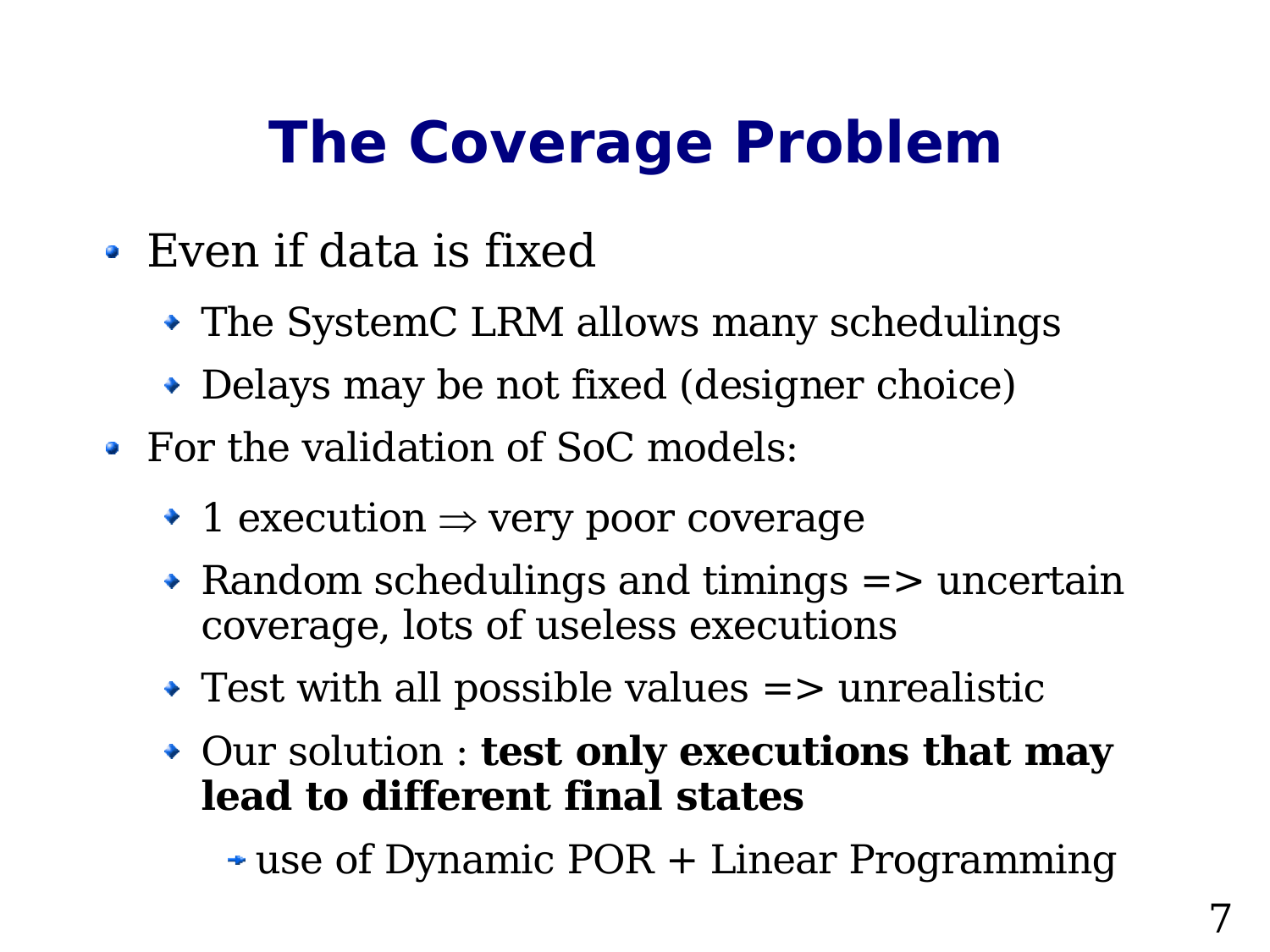# **Outline**

- Introduction
- Dynamic Partial Order Reduction for Scheduling Generation [1,2]
- DPOR + Linear Programming for schedulings and timings
- Implementation and results
- Conclusion

[1] P.Godefroid, C.Flanagan, POPL'05 [2] C.H., F.M., L.M-C., M.Moy, FMCAD'06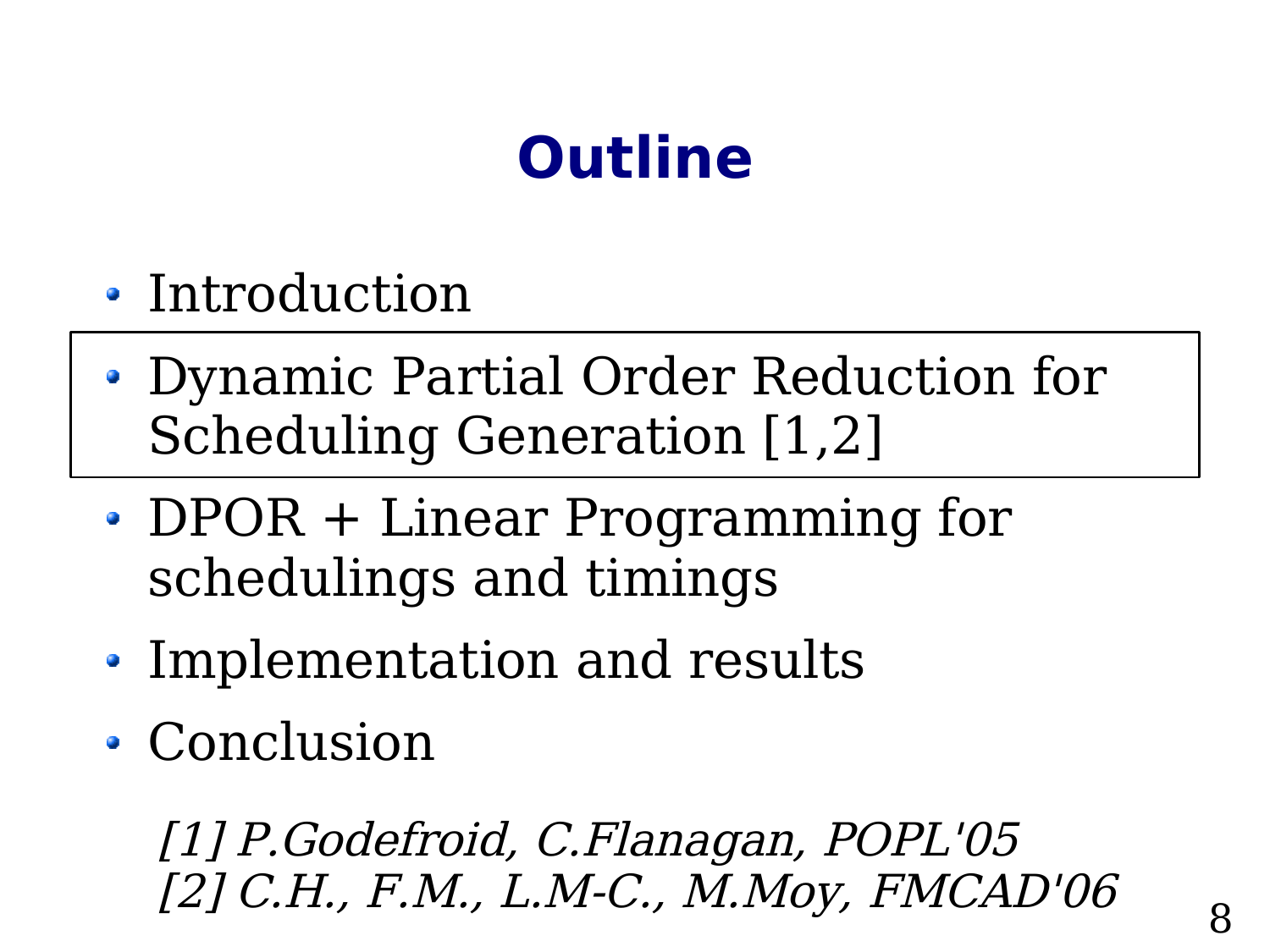## **Example of Scheduling Dependencies**

```
void top::P() {
        wait(e);
        wait(20);
if (x) cout \lt\lt "Ok\n";
else cout << "Ko\n"; }
```
void top::Q() { e.notify();  $x = 0;$  wait(20);  $x = 1;$ 

- 3 possible executions:
	- P;Q;P;[TE];Q;P: **Ok** (default OSCI scheduler choice, if P declared before Q)
	- P;Q;P;[TE];P;Q: **Ko**
	- Q;P;[TE];Q: **"dead-lock"**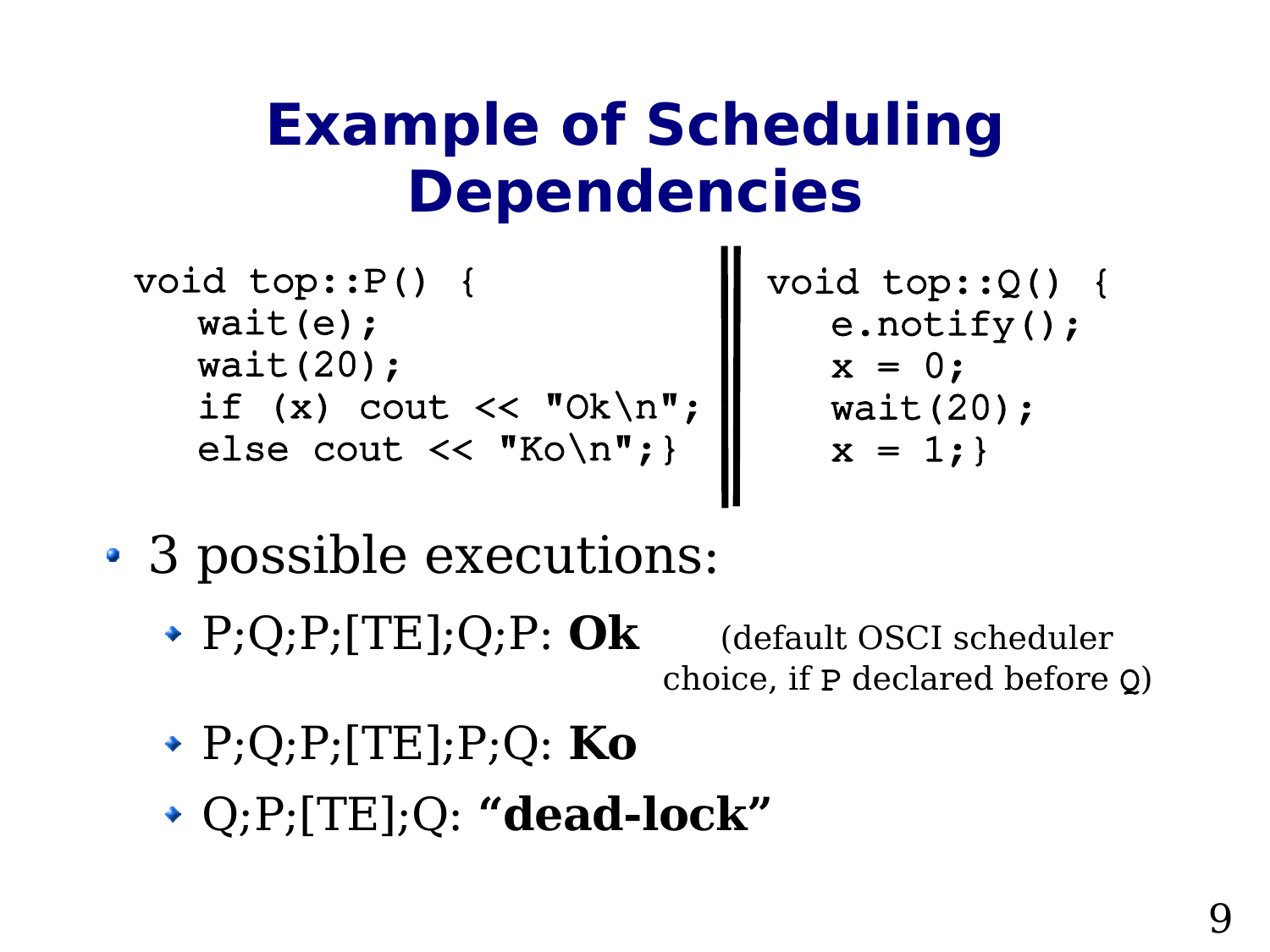### **Communications Observation**



Goal: Guess whether transitions are dependent by observing their behavior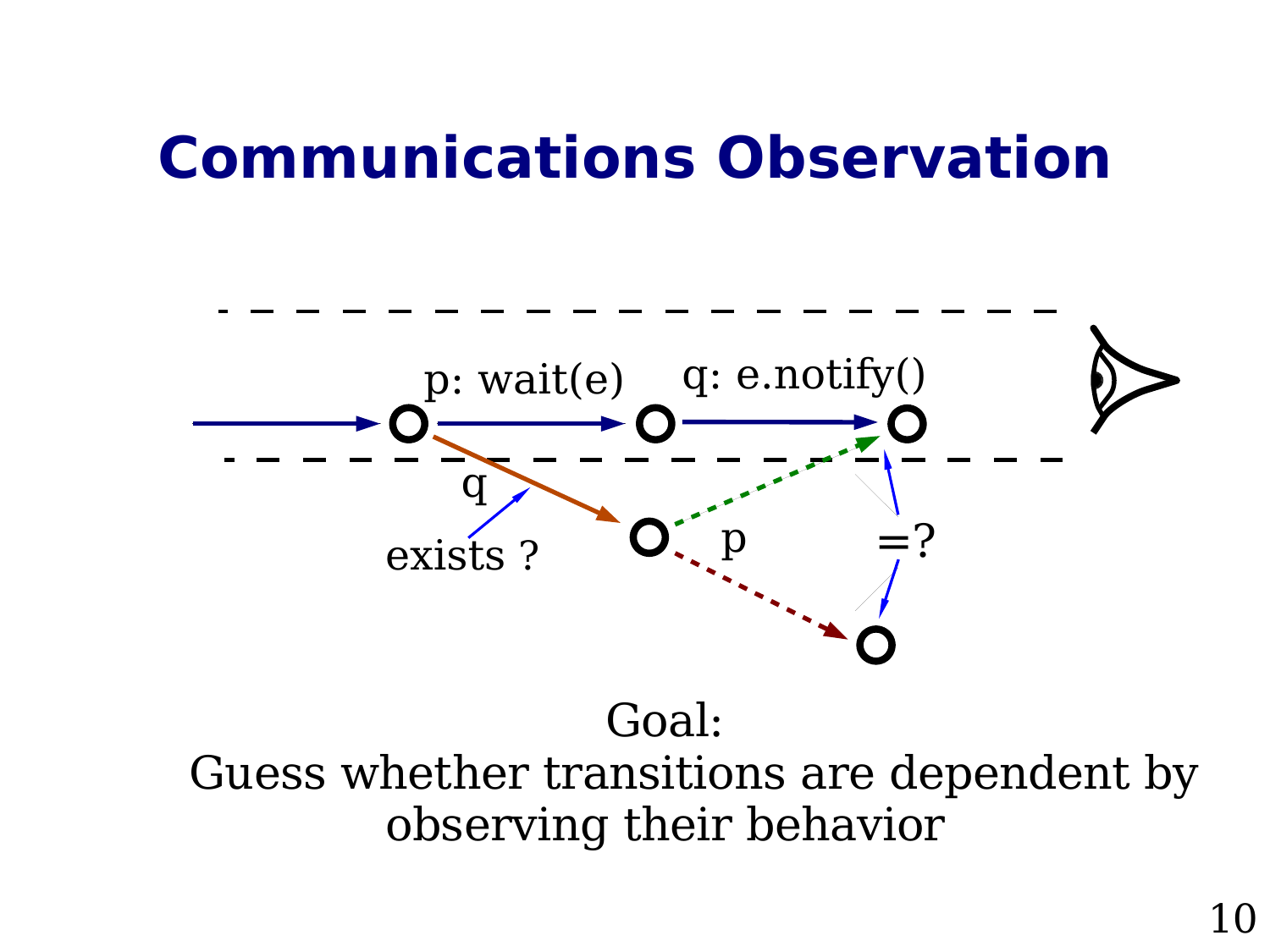# **Dynamic Dependency Graph**

#### **Execution Trace:**

 $p_1$ : wait $(e)$ q<sub>1</sub>: notify(e), modify(x)  $p_2$ : enabled by  $q_1$ 

TE: 
$$
0 \xrightarrow{+20} 20
$$
  
q<sub>2</sub>: modify(x)  
p<sub>3</sub>: read(x)

**Dynamic Dependency Graph:**



**Red arrows imply new executions!**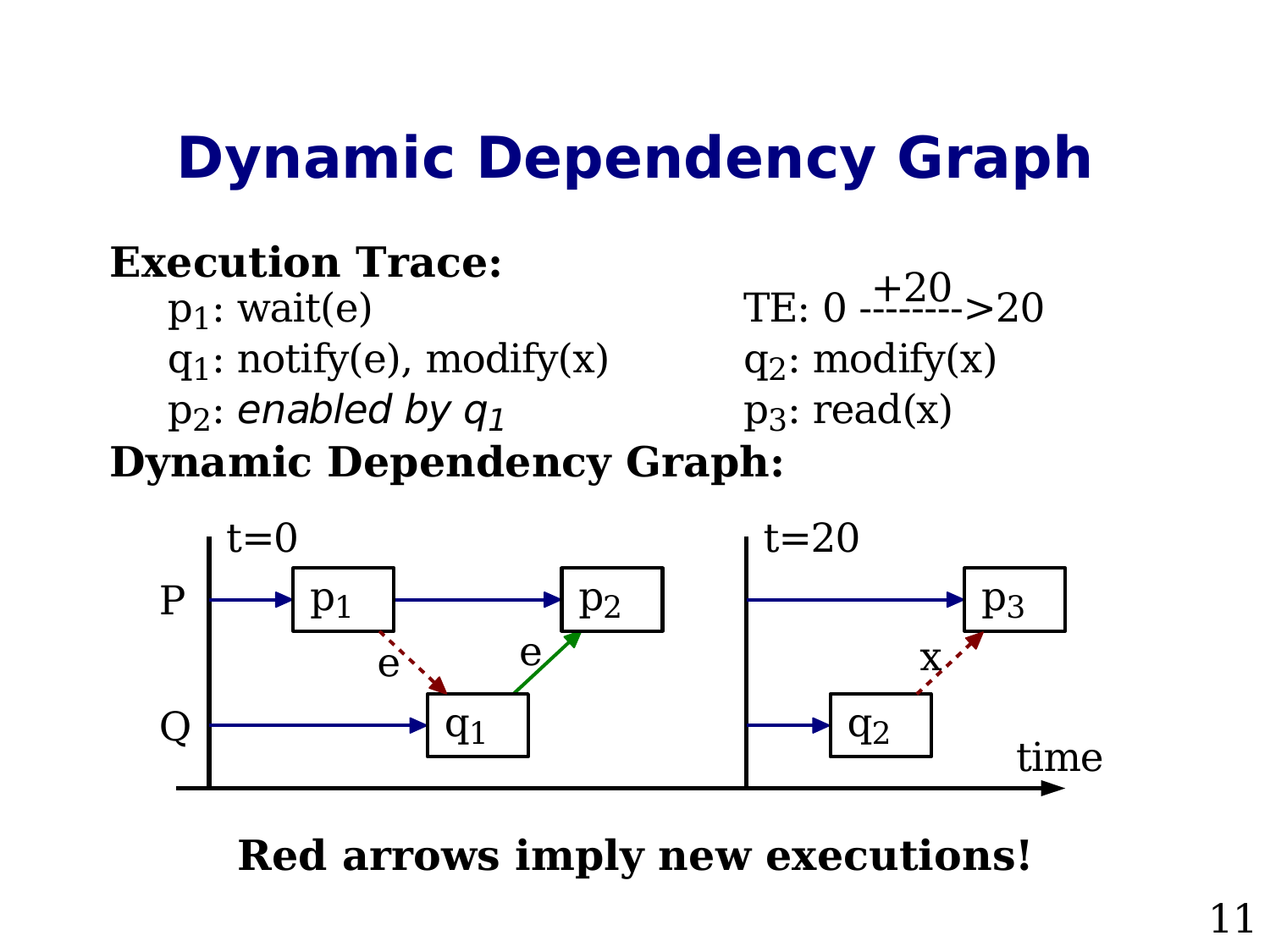# **Outline**

- Introduction
- Dynamic Partial Order Reduction for Scheduling Generation
- DPOR + Linear Programming for schedulings and timings
- Implementation and results
- Conclusion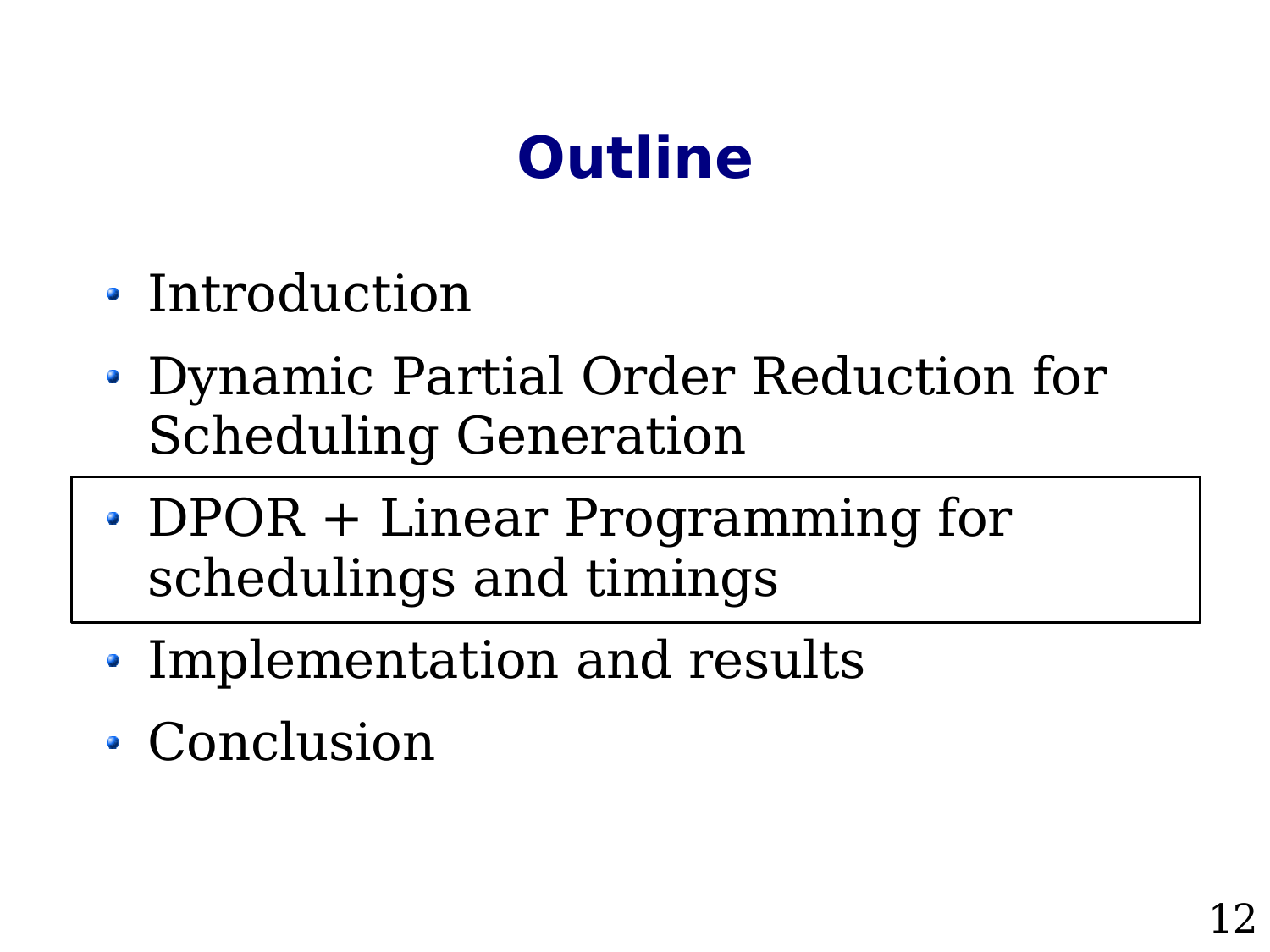## **Example of Timing Dependencies**

void top::P() { lwait(3,2); //t1 wait(e); lwait(40,10); //t2 if (x) cout << "Ok\n"; else cout << "Ko\n";}

void top::Q() { lwait  $(6, 2)$ ; //t3 e.notify();  $x = 0;$ lwait(24,6);  $//t4$  $x = 1;$ 

- 3 possible executions again:
	- With  $t_1\rightarrow 3$ ,  $t_2\rightarrow 40$ ,  $t_3\rightarrow 6$ ,  $t_4\rightarrow 24$ : Ok
	- With  $t_1 \rightarrow 5$ ,  $t_2 \rightarrow 40$ ,  $t_3 \rightarrow 4$ ,  $t_4 \rightarrow 24$ : **dead-lock**
	- With  $t_1\rightarrow 3$ ,  $t_2\rightarrow 30$ ,  $t_3\rightarrow 6$ ,  $t_4\rightarrow 30$ : **Ko** possible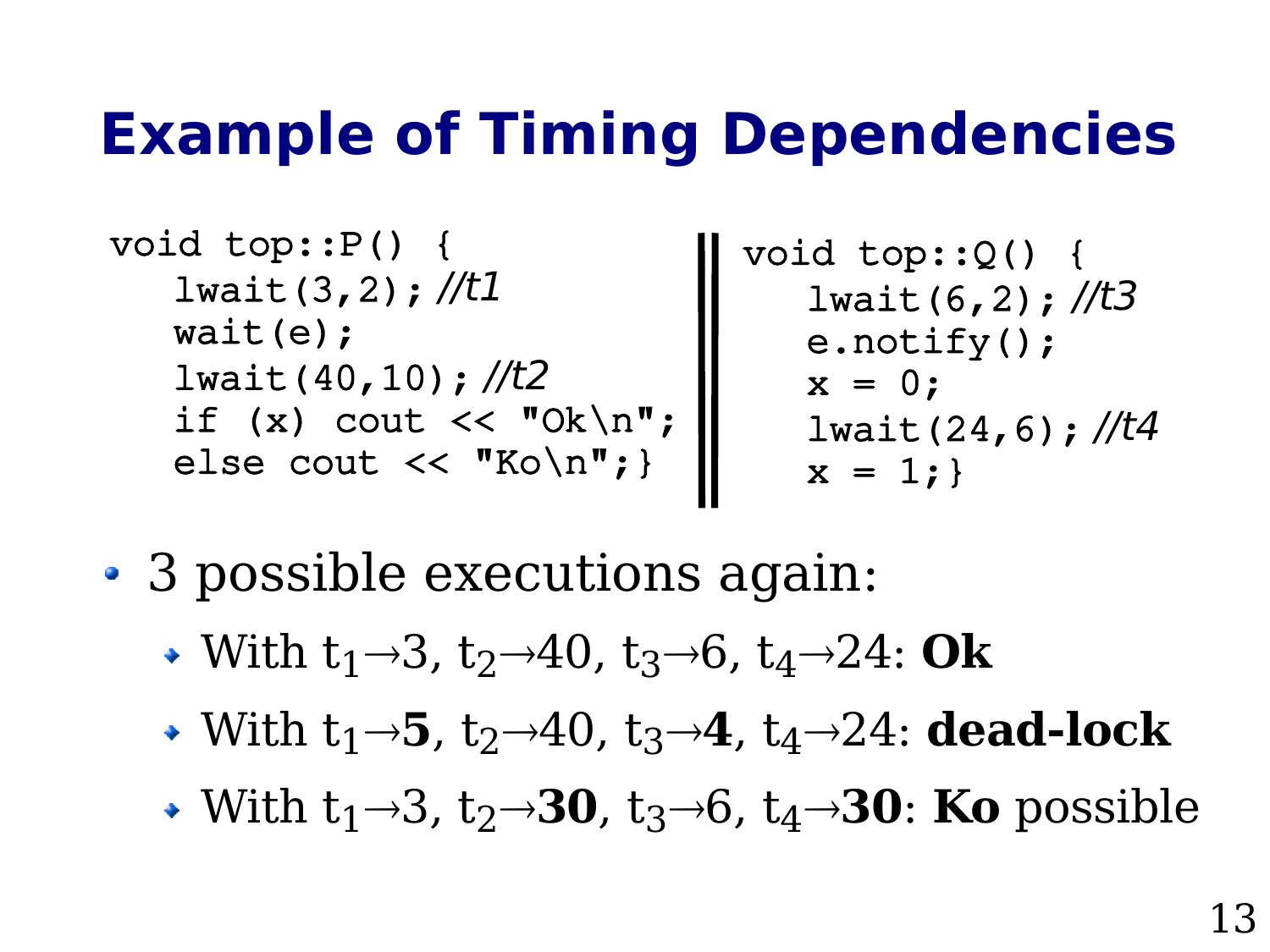## **Example of Timing Generation**

• Dynamic Dependency Graph:



Two Linear Programs to solve:

- q<sub>2</sub> before p<sub>2</sub>:  $t_3 \le t_1$ ,  $t_1 \in [1,5]$ ,  $t_3 \in [4,8]$  $\bigcirc$
- **②**  $p_2$  before  $q_2$ :  $t_3 \ge t_1$ ,  $t_1 \in [1, 5]$ ,  $t_3 \in [4, 8]$ p<sub>4</sub> before q<sub>3</sub>:  $t_2 \le t_4$ ,  $t_2 \in [30,50]$ ,  $t_4 \in [18,30]$

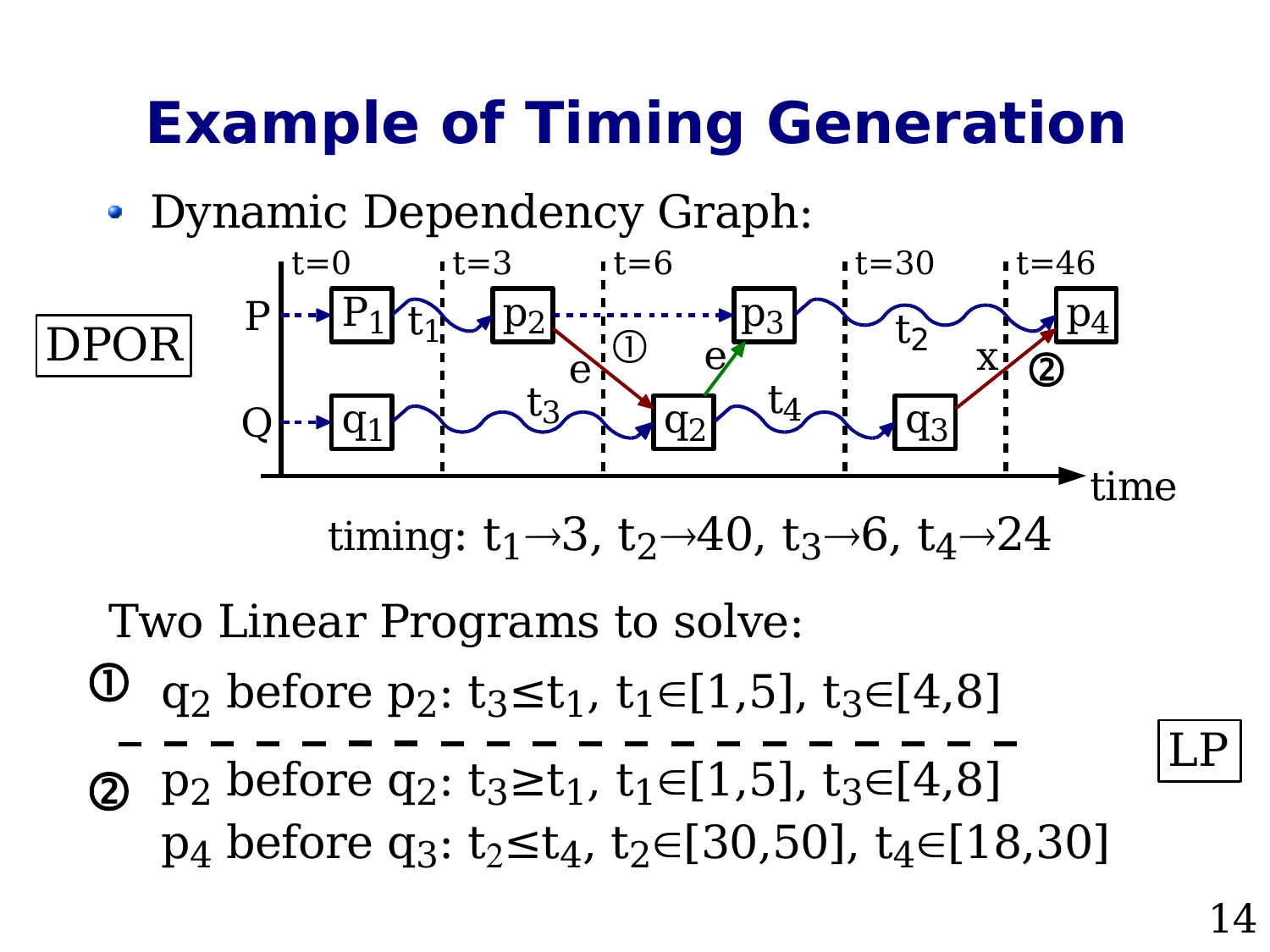## **Constraints Generation**

- Symbolic date of a transition  $p_i$ 
	- If enabled by a transition  $q_j$  (notification):  $\text{sdate}(p_i) = \text{sdate}(q_j)$
	- If follows a **lwait(T)** instruction

#### $\text{sdate}(p_i) = \text{sdate}(p_{i-1}) + X$ with X: new variable

- For each scheduling constraint " $p_i$  before  $q_j$ ":
	- Timing constraint:  $\text{sdate}(p_i) \leq \text{sdate}(q_j)$
- Range of time variables:  $T \pm \Delta$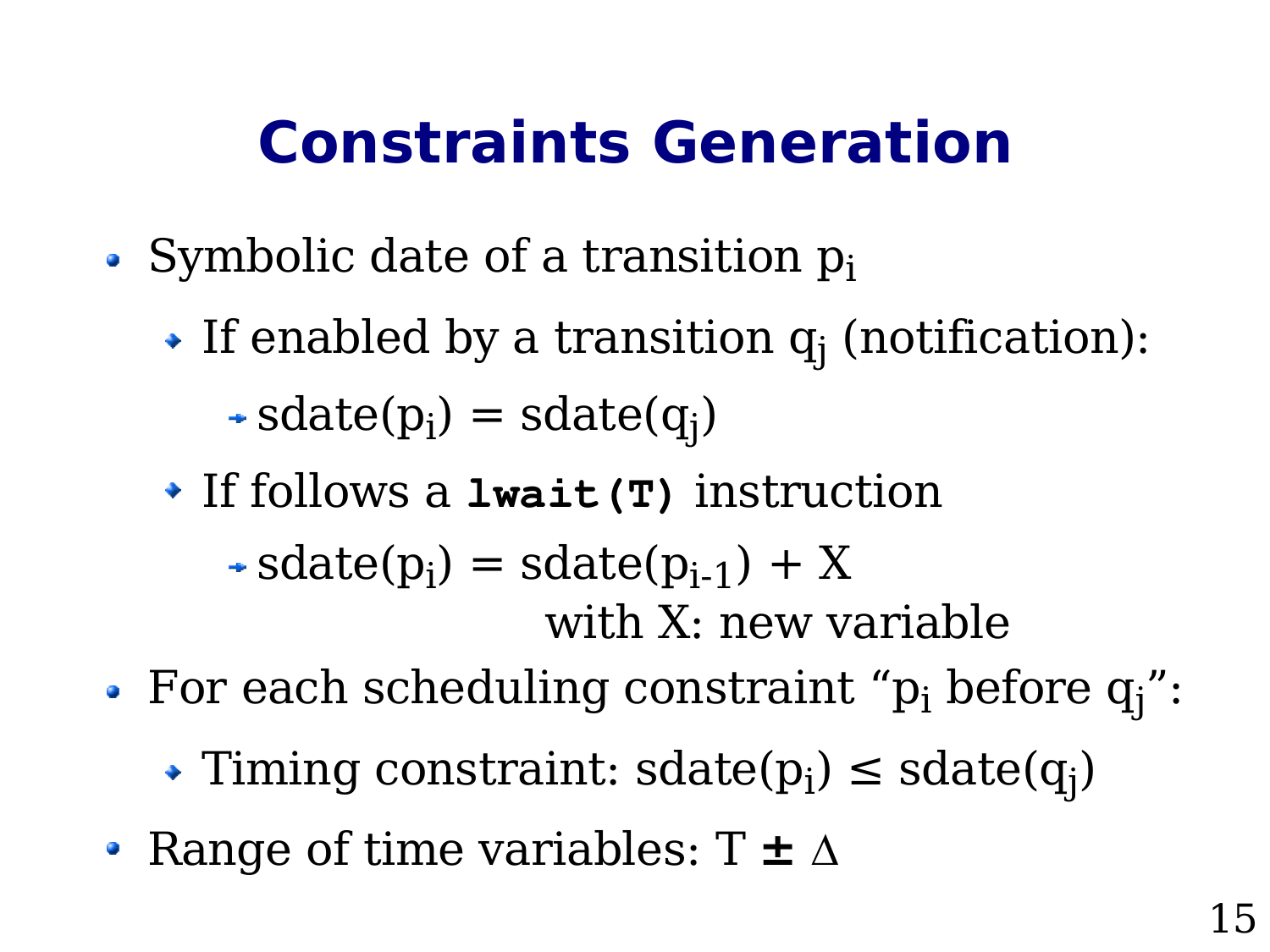# **Constraints Solving**

- We get a linear program with:
	- 1 variable per **lwait** call
	- 1 constraint per pair of dependent permutable transitions (+ variable ranges)
	- Lots of null coefficients
- We need to exhibit a solution, not only emptyness
- **Solvable without abstraction** using the Simplex Algorithm (first phase only)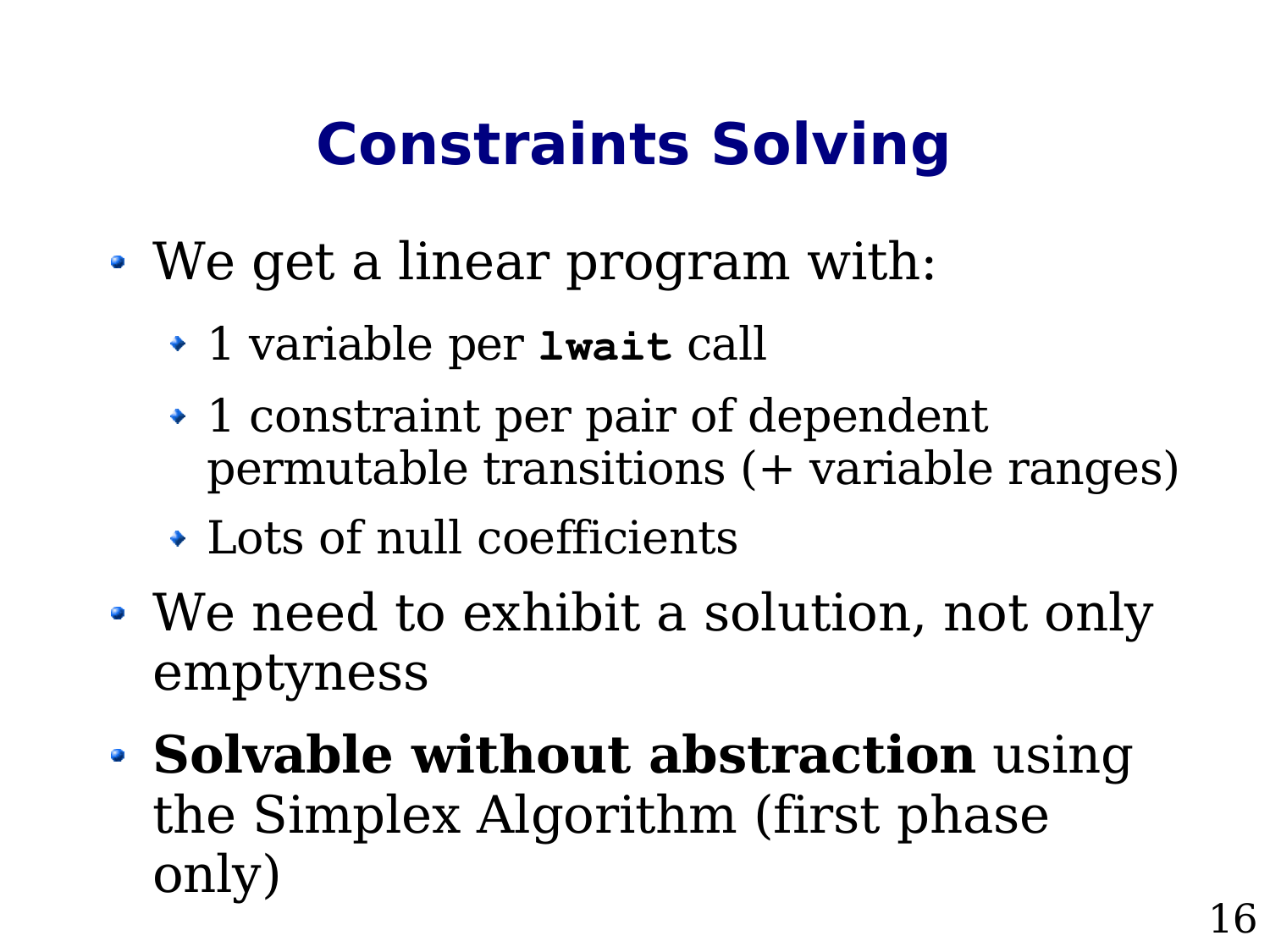## **The Tool Chain**

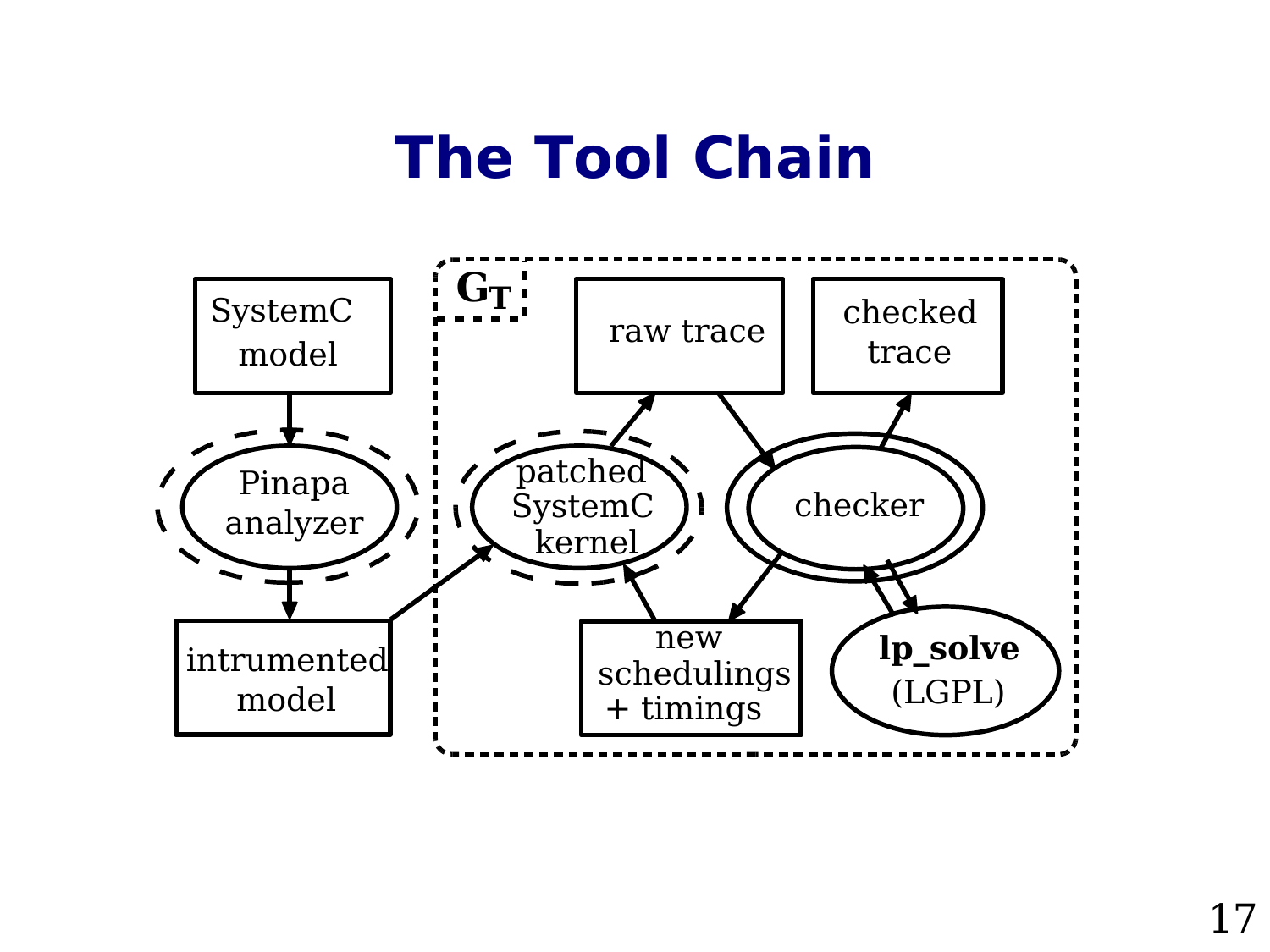# **Industrial Case Study : LCMPEG**

- 5 components, runs of 150 transitions, with long sections of sequential code (~50klines)
- Fixed Delays:
	- 128 schedulings, 1 min 08 sec
- Loose Delays +/- 20%:
	- 3584 executions, 35 min 11 sec
- Untimed version:
	- About 2^32 executions needed, failed.